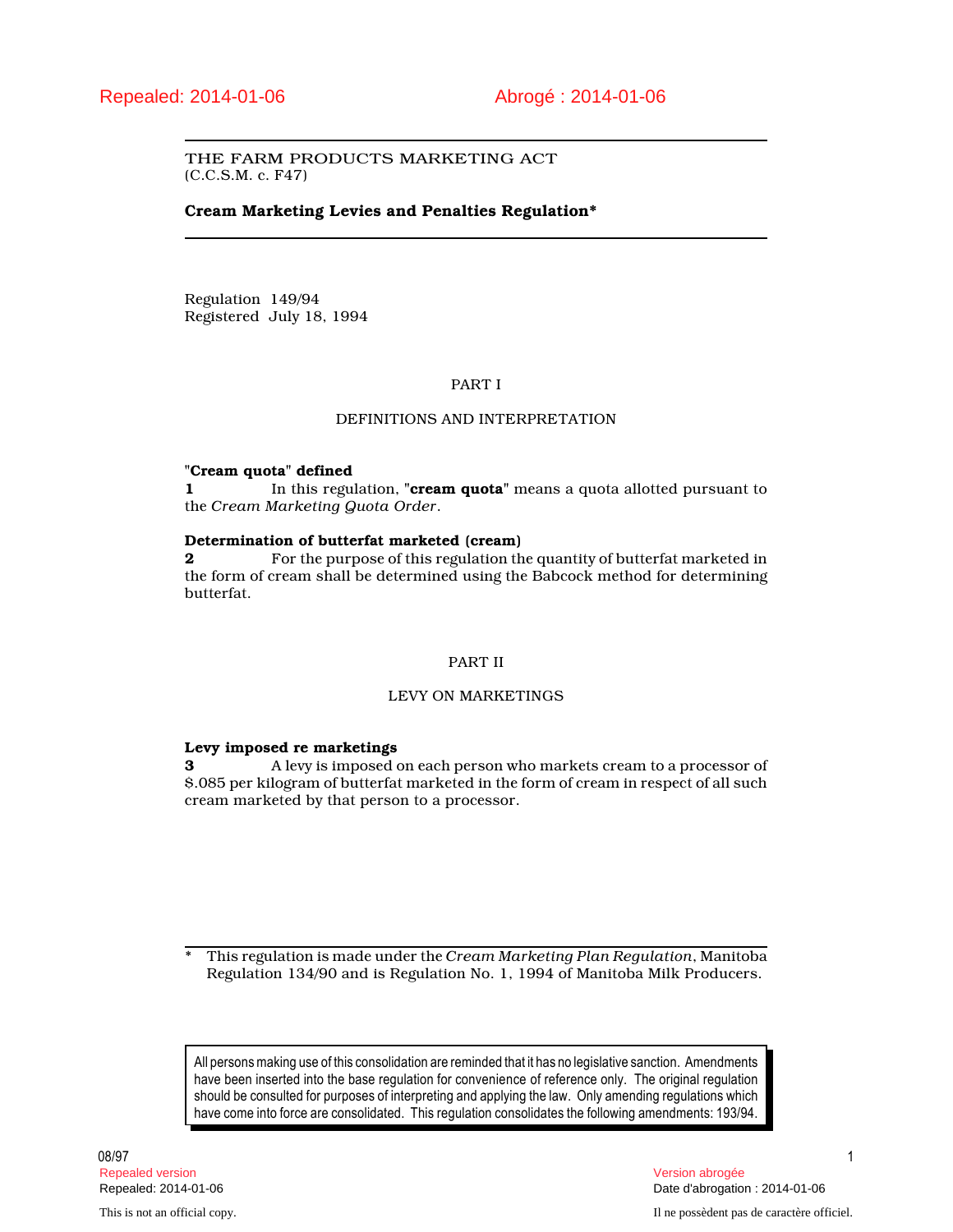#### PART III

## PENALTY ON MARKETINGS

#### **Penalty imposed re marketing in excess of cream quota**

**4** A penalty is imposed on each person who markets cream to a processor of \$5.03 per kilogram of butterfat marketed in the form of cream in respect of all cream marketed by that person during a dairy year in excess of the cream quota allocated to that person for that dairy year.

M.R. 193/94

## **Penalty imposed re marketing to non-designated processing plant**

**5** A penalty is imposed on each person who markets cream to a processor of \$10.00 per kilogram of butterfat marketed in the form of cream in respect of all cream marketed by that person other than to the processing plant of the processor designated by the Board to receive cream from that person.

# **Penalty re other unauthorized marketing by a licenced cream producer 6** A penalty is imposed on each licenced cream producer who markets

cream other than to a processor of \$10.00 per litre of cream so marketed by that licenced cream producer.

#### **Penalty re marketing without a cream quota**

**7** A penalty is imposed on each person who markets cream and who has not been allotted a cream quota of \$10.00 per litre of cream marketed by that person.

## PART IV

#### REDUCTION OF PENALTIES

## **Reduction of penalties**

**8** If a person markets cream and pays penalties to the Canadian Dairy Commission under the *Canadian Dairy Commission Levies Regulation* for Manitoba with respect to such marketings, and does not receive a subsequent credit with respect to such penalties, the penalties imposed on the same marketings under sections 4, 5, or 7 of this regulation may be reduced by an amount equal to the penalties so paid to the Canadian Dairy Commission on such marketings.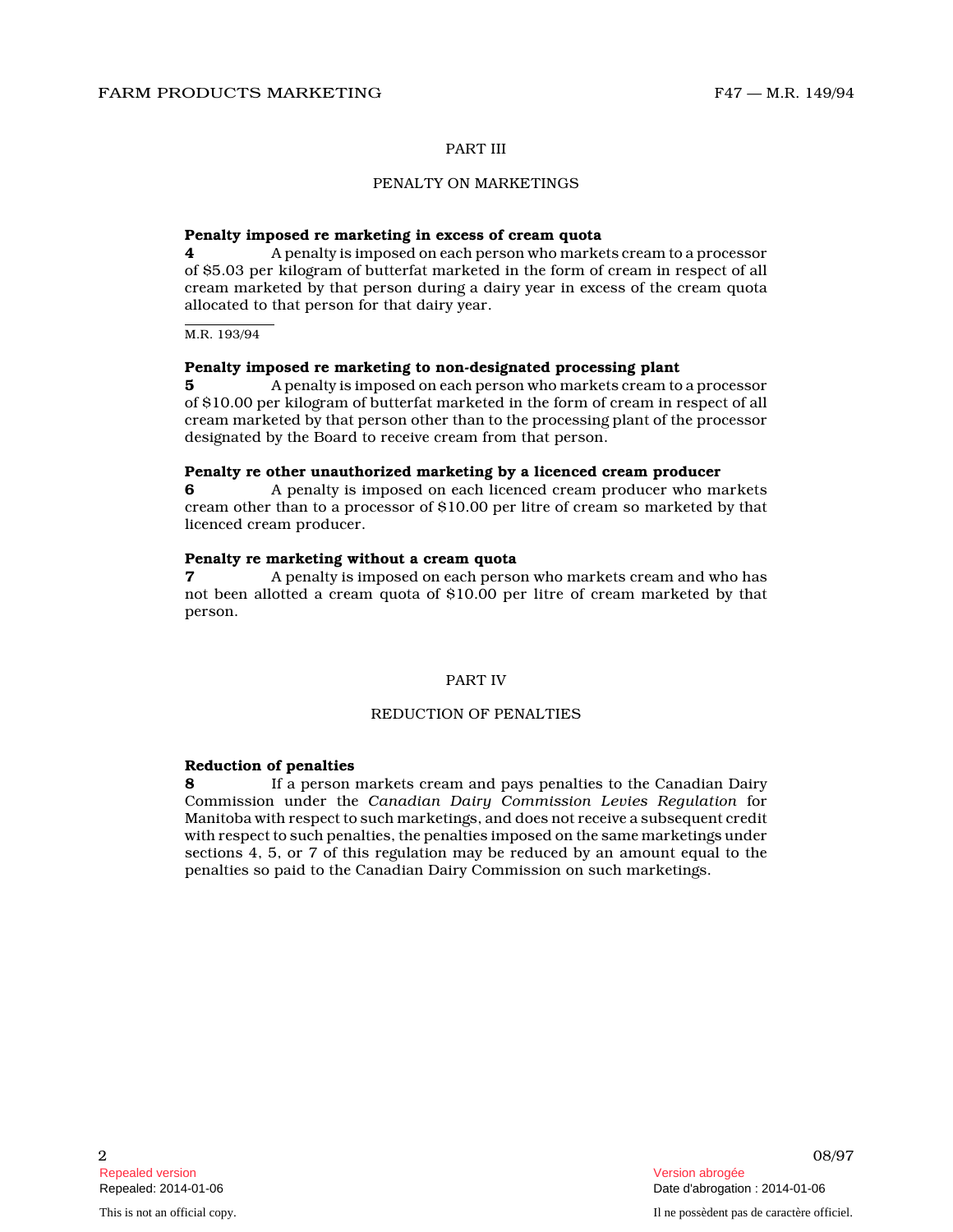#### PART V

#### GENERAL

#### **Due date for penalties and levies**

**9** The levies and penalties imposed by this regulation shall be due and payable to this Board at the time and place of marketing of the cream.

#### **Calculation and recording of marketings**

**10** Each processor shall maintain a record with respect to all cream received by that processor at each processing plant from each person who markets cream to such processor, and shall calculate, determine and record the butterfat content, the grade, the type, and the volume of cream in each container of cream received from each such person using the Babcock method for determining butterfat.

#### **Calculation of levies and penalties**

**11** Each processor shall calculate the levies and penalties imposed under this regulation on each person who markets cream to such processor basis information received in writing from the Board or otherwise known by the processor as to

(a) the persons designated to market cream to such processor at each processing plant;

- (b) the cream quota allotted to such person by the Board; and
- (c) the cumulative marketings of cream by such person during that dairy year.

## **Collection of levies and penalties**

**12** Each processor, before making payment to a person who markets cream to it, shall deduct from the total amount payable to such person the levies and penalties imposed by this regulation and shall pay any amounts so deducted to this Board not later than the 15th of the month following the month in which the deductions are made.